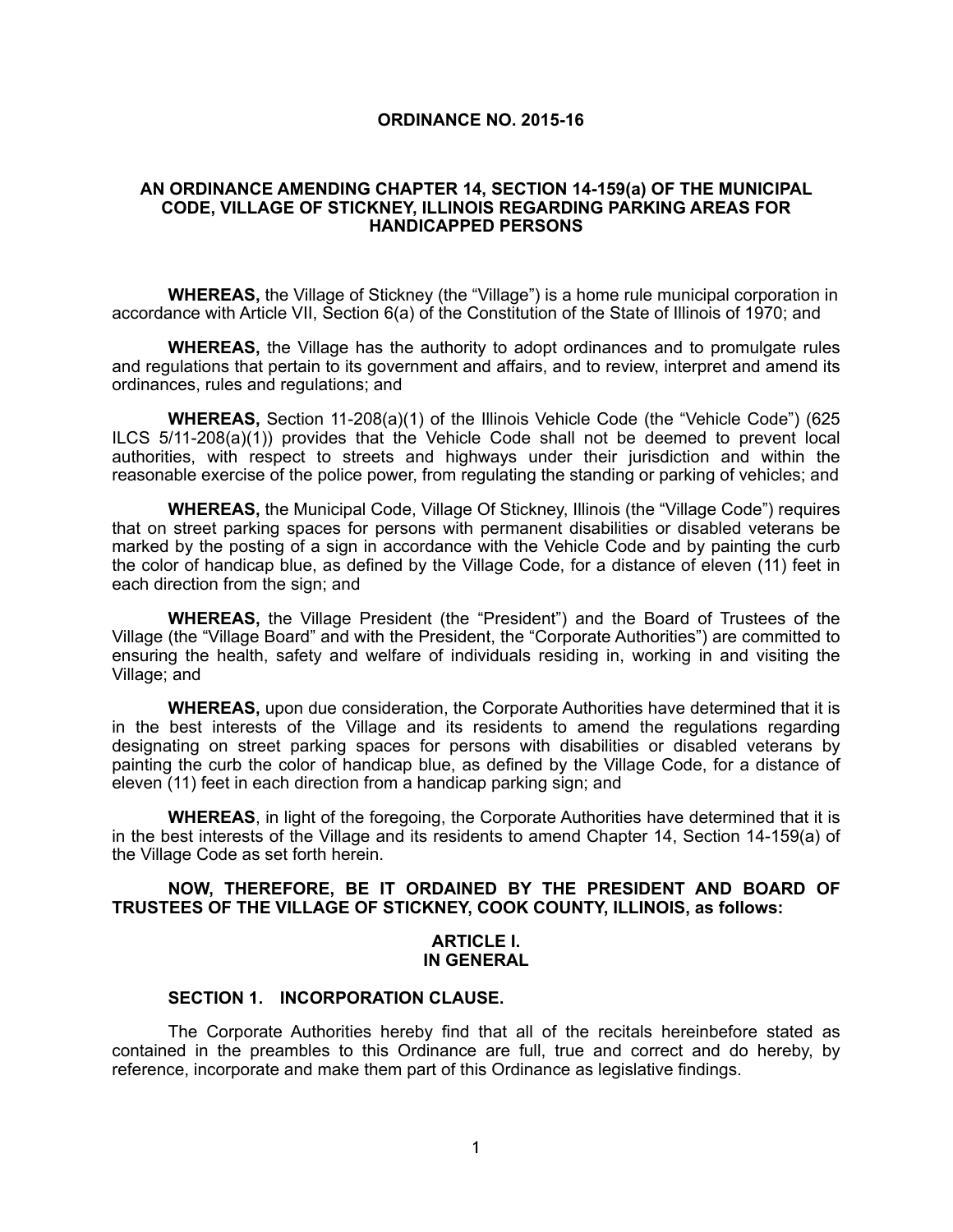### **SECTION 2. PURPOSE.**

 The purpose of this Ordinance is to amend Chapter 14, Section 14-159(a) of the Village Code to amend the regulations regarding designating on street parking spaces for persons with disabilities or disabled veterans by painting the curb the color of handicap blue, as defined by the Village Code, for a distance of eleven (11) feet in each direction from a handicap parking sign.

### **ARTICLE II.**

## **AMENDMENT OF CHAPTER 14, SECTION 14-159(a) OF THE MUNICIPAL CODE, VILLAGE OF STICKNEY, ILLINOIS**

### **SECTION 3.0. AMENDMENT OF CHAPTER 14, SECTION 14-159(a).**

That the Village Code is hereby amended, notwithstanding any provision, ordinance, resolution or Village Code section to the contrary, by amending Chapter 14, Section 14-159(a), which Section shall be amended as follows:

- (a) The reservation of on street parking spaces for persons with permanent disabilities or disabled veterans as defined under state law shall be pursuant to the provisions of this section and the applicable portions of the Illinois Vehicle Code.
	- (1) Reserved parking shall be allowed curbside of a public street within residentially zoned areas.
	- (2) The reserved space shall be marked by the posting of one sign, and the painting of the curb the color of handicap blue for a distance of 11 feet in each direction from the sign, as may be necessary. The supervisor of public works shall have the authority to determine whether such curb painting is required and when such curb painting shall occur. The owners of all non-public curbs and/or medians to be designated as handicap parking spaces shall be responsible for all costs and ensuring the completion of the painting of any and all curbs and/or medians the color of handicap blue for a distance of 11 feet in each direction from the sign. The painting of a non-public curb and/or median shall be completed within ten (10) business days, weather permitting, of the installation of a sign. The sign and post shall be erected under the supervision of the supervisor of public works in the form and manner prescribed under 11-1301 of the Illinois Vehicle Code (ILCS Ch. 625, Act 5, 11-1301).
	- (3) The reserved parking space shall be located within the limits of the individual's residence and as close as possible to the frontage of the residence where the permanently disabled person resides. The village reserves the right to post each sign at its discretion based on existing conditions, and shall not be permitted in such a manner to unduly harm or cause hardship to other residents residing in the area.
	- (4) The on-street reserved parking space shall be designated and posted, provided that all the criteria in the application process have been met.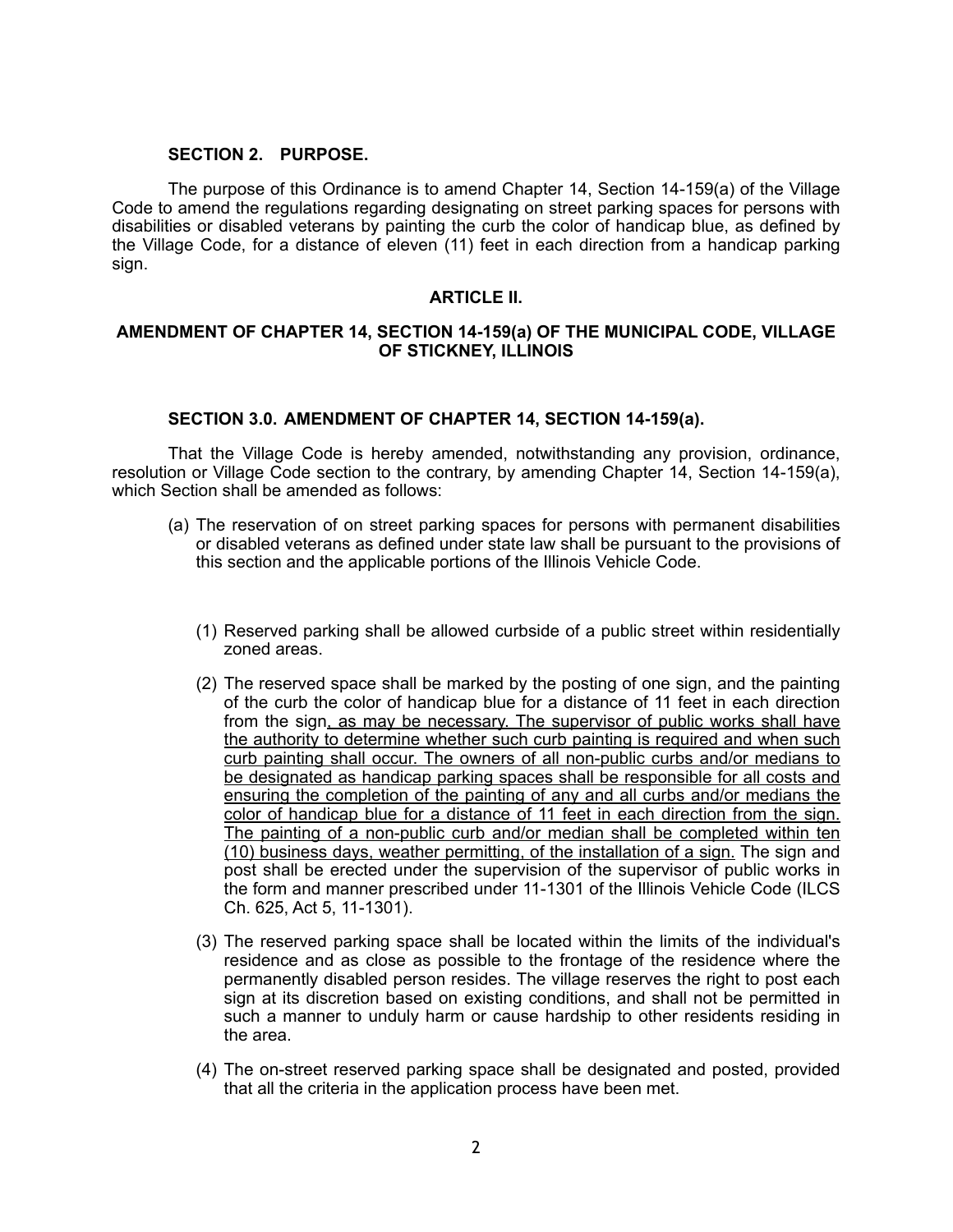## **SECTION 3.1. OTHER ACTIONS AUTHORIZED.**

The officers, employees and/or agents of the Village shall take all action necessary or reasonably required to carry out, give effect to and consummate the amendments contemplated by this Ordinance and shall take all action necessary in conformity therewith. The officers, employees and/or agents of the Village are specifically authorized and directed to draft and disseminate any and all necessary forms or notices to be utilized in connection with the intent of this Ordinance.

### **ARTICLE III. HEADINGS, SAVINGS CLAUSES, PUBLICATION, EFFECTIVE DATE**

## **SECTION 4. HEADINGS.**

The headings of the articles, sections, paragraphs and subparagraphs of this Ordinance are inserted solely for the convenience of reference and form no substantive part of this Ordinance nor should they be used in any interpretation or construction of any substantive provision of this Ordinance.

### **SECTION 5. SEVERABILITY.**

The provisions of this Ordinance are hereby declared to be severable and should any provision of this Ordinance be determined to be in conflict with any law, statute or regulation by a court of competent jurisdiction, said provision shall be excluded and deemed inoperative, unenforceable and as though not provided for herein and all other provisions shall remain unaffected, unimpaired, valid and in full force and effect.

### **SECTION 6. SUPERSEDER.**

All code provisions, ordinances, resolutions, rules and orders, or parts thereof, in conflict herewith are, to the extent of such conflict, hereby superseded.

## **SECTION 7. PUBLICATION.**

A full, true and complete copy of this Ordinance shall be published in pamphlet form or in a newspaper published and of general circulation within the Village as provided by the Illinois Municipal Code, as amended.

# **SECTION 8. EFFECTIVE DATE.**

This Ordinance shall be effective and in full force immediately after its passage and approval.

## (THE REMAINDER OF THIS PAGE INTENTIONALLY LEFT BLANK)